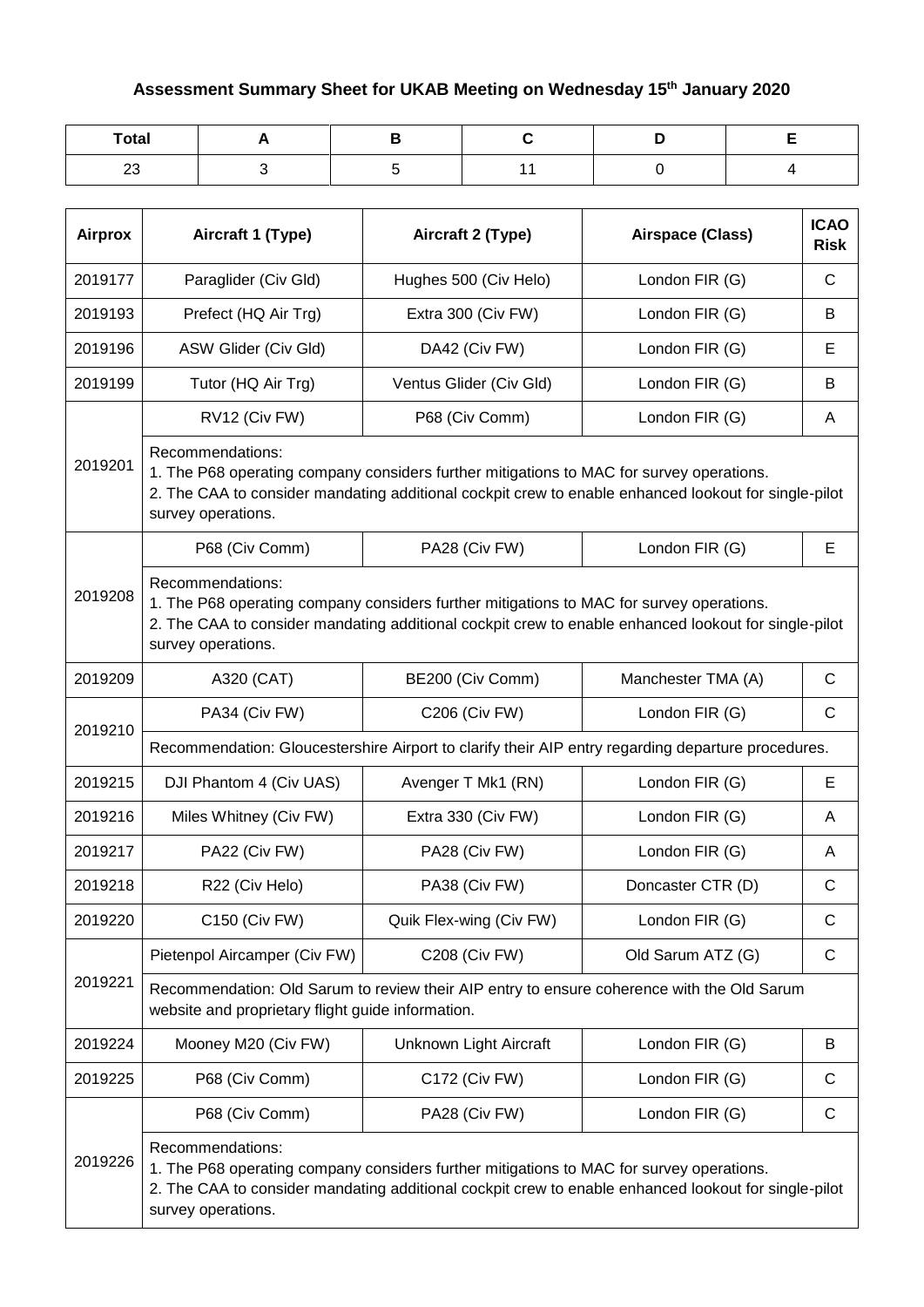| Airprox | Aircraft 1 (Type)                                                                                                                                                                                                                           | Aircraft 2 (Type)  | Airspace (Class) | <b>ICAO</b><br><b>Risk</b> |  |  |
|---------|---------------------------------------------------------------------------------------------------------------------------------------------------------------------------------------------------------------------------------------------|--------------------|------------------|----------------------------|--|--|
|         | C404 (Civ Comm)                                                                                                                                                                                                                             | Unknown Glider     | London FIR (G)   | Е                          |  |  |
| 2019227 | Recommendations:<br>1. The C404 operating company considers further mitigations to MAC for survey operations.<br>2. The CAA to consider mandating additional cockpit crew to enable enhanced lookout for single-pilot<br>survey operations. |                    |                  |                            |  |  |
| 2019228 | C172 (Civ FW)                                                                                                                                                                                                                               | C152 (Civ FW)      | London FIR (G)   | C                          |  |  |
| 2019229 | C150 (Civ FW)                                                                                                                                                                                                                               | AA-5 (Civ FW)      | London FIR (G)   | C                          |  |  |
| 2019230 | Jabiru UL450 (Civ FW)                                                                                                                                                                                                                       | Hurricane (Civ FW) | London FIR (G)   | B                          |  |  |
| 2019236 | PW-5 Glider (Civ Gld)                                                                                                                                                                                                                       | SF260 (Civ FW)     | London FIR (G)   | B                          |  |  |
| 2019237 | Cabri G2 (Civ Helo)                                                                                                                                                                                                                         | C152 (Civ FW)      | London FIR (G)   |                            |  |  |

|     | 2019177                                                        |                                            |                                                                     |  |
|-----|----------------------------------------------------------------|--------------------------------------------|---------------------------------------------------------------------|--|
| CF. | Factor                                                         | <b>Description</b>                         | Amplification                                                       |  |
|     | <b>Flight Elements</b>                                         |                                            |                                                                     |  |
|     | • Tactical Planning and Execution                              |                                            |                                                                     |  |
| 1   | <b>Human Factors</b>                                           | • Accuracy of Communication                | Ineffective communication of intentions                             |  |
|     | • Situational Awareness of the Conflicting Aircraft and Action |                                            |                                                                     |  |
| 2   | Contextual                                                     | • Situational Awareness and Sensory Events | Generic, late, no or incorrect Situational Awareness                |  |
|     | • See and Avoid                                                |                                            |                                                                     |  |
| 3   | <b>Human Factors</b>                                           | • Monitoring of Other Aircraft             | Non-sighting or effectively a non-sighting by one or<br>both pilots |  |
| 4   | <b>Human Factors</b>                                           | • Perception of Visual Information         | Pilot was concerned by the proximity of the other<br>aircraft       |  |

|     | 2019193                                              |                                                                       |                                                      |  |
|-----|------------------------------------------------------|-----------------------------------------------------------------------|------------------------------------------------------|--|
| CF. | Factor                                               | <b>Description</b>                                                    | Amplification                                        |  |
|     | <b>Ground Elements</b>                               |                                                                       |                                                      |  |
|     |                                                      | • Situational Awareness and Action                                    |                                                      |  |
| 1.  | Contextual                                           | • Situational Awareness and Sensory Events                            | Generic, late, no or incorrect Situational Awareness |  |
|     | <b>Flight Elements</b>                               |                                                                       |                                                      |  |
|     |                                                      | <b>• Regulations, Processes, Procedures and Compliance</b>            |                                                      |  |
| 2   | <b>Human Factors</b>                                 | • Flight Crew ATM Procedure Deviation                                 | Regulations/procedures not complied with             |  |
|     |                                                      | <b>• Tactical Planning and Execution</b>                              |                                                      |  |
| 3   | <b>Human Factors</b>                                 | • Action Performed Incorrectly                                        | Incorrect or ineffective execution                   |  |
| 4   | <b>Human Factors</b>                                 | • Transponder Selection and Usage                                     |                                                      |  |
|     |                                                      | <b>• Situational Awareness of the Conflicting Aircraft and Action</b> |                                                      |  |
| 5.  | Contextual                                           | • Situational Awareness and Sensory Events                            | Generic, late, no or incorrect Situational Awareness |  |
|     | • Electronic Warning System Operation and Compliance |                                                                       |                                                      |  |
| 6   | Technical                                            | • ACAS/TCAS System Failure                                            | Incompatible CWS equipment                           |  |
|     | • See and Avoid                                      |                                                                       |                                                      |  |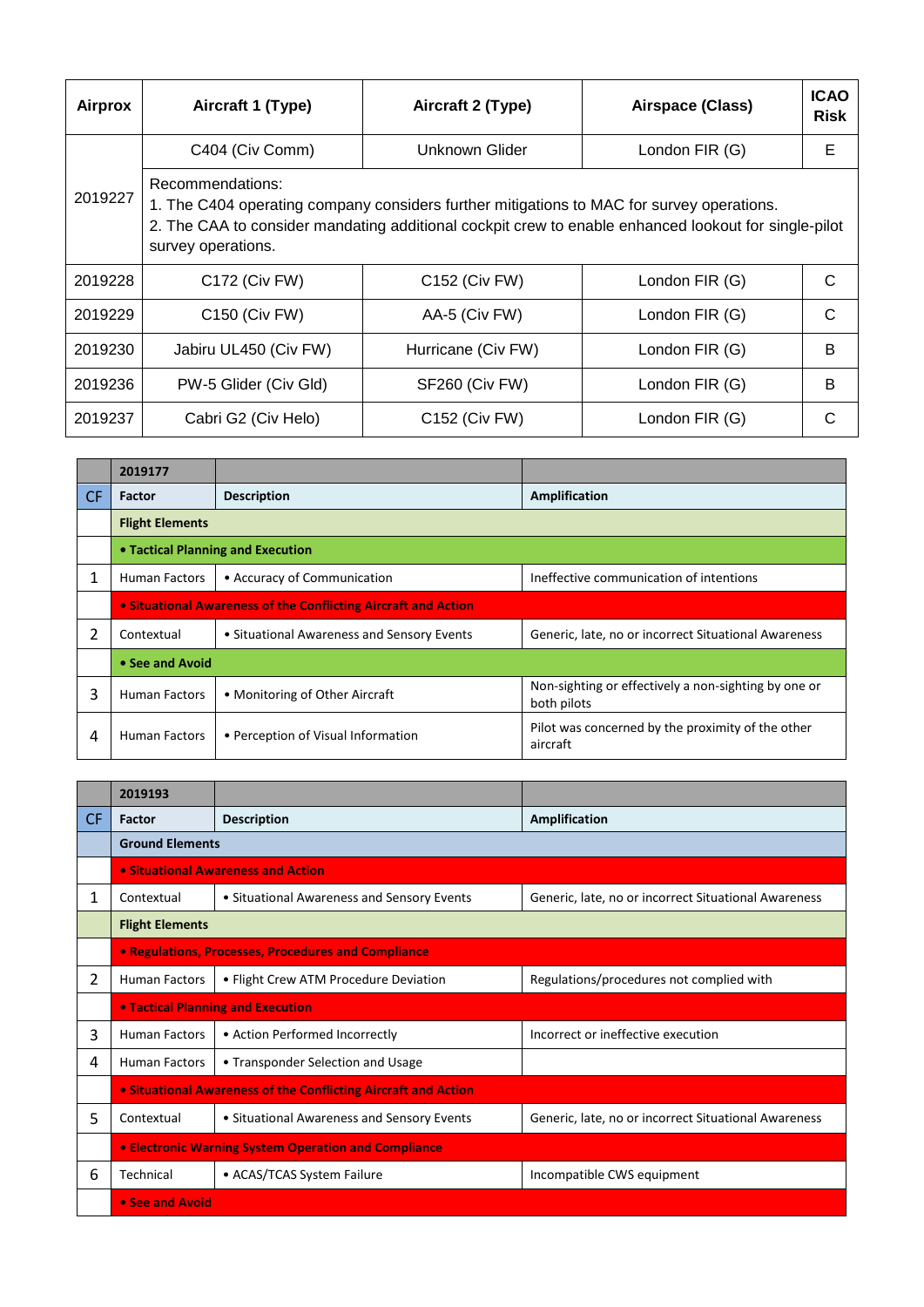|  | Human Factors   • Monitoring of Other Aircraft | Non-sighting or effectively a non-sighting by one or<br>both pilots |
|--|------------------------------------------------|---------------------------------------------------------------------|
|  | Human Factors   • Monitoring of Other Aircraft | Late-sighting by one or both pilots                                 |

|           | 2019196                |                                                                |                                                                |  |
|-----------|------------------------|----------------------------------------------------------------|----------------------------------------------------------------|--|
| <b>CF</b> | <b>Factor</b>          | <b>Description</b>                                             | Amplification                                                  |  |
|           | <b>Flight Elements</b> |                                                                |                                                                |  |
|           |                        | <b>• Tactical Planning and Execution</b>                       |                                                                |  |
| 1         | Human<br>Factors       | • Communications by Flight Crew with ANS                       | Appropriate ATS not requested by pilot                         |  |
| 2         | Human<br>Factors       | • Communications by Flight Crew with ANS                       | Pilot did not communicate with appropriate service<br>provider |  |
|           |                        | • Situational Awareness of the Conflicting Aircraft and Action |                                                                |  |
| 3         | Contextual             | • Situational Awareness and Sensory Events                     | Generic, late, no or incorrect Situational Awareness           |  |
|           |                        | • Electronic Warning System Operation and Compliance           |                                                                |  |
| 4         | Technical              | • ACAS/TCAS System Failure                                     | Incompatible CWS equipment                                     |  |
|           | • See and Avoid        |                                                                |                                                                |  |
| 5         | Human<br>Factors       | • Monitoring of Other Aircraft                                 | Late-sighting by one or both pilots                            |  |
| 6         | Human<br>Factors       | • Perception of Visual Information                             | Pilot was concerned by the proximity of the other<br>aircraft  |  |

|           | 2019199                |                                                                |                                                                     |  |  |
|-----------|------------------------|----------------------------------------------------------------|---------------------------------------------------------------------|--|--|
| <b>CF</b> | Factor                 | <b>Description</b>                                             | Amplification                                                       |  |  |
|           | <b>Ground Elements</b> |                                                                |                                                                     |  |  |
|           |                        | • Situational Awareness and Action                             |                                                                     |  |  |
| 1         | Contextual             | • Situational Awareness and Sensory Events                     | Generic, late, no or incorrect Situational Awareness                |  |  |
|           | <b>Flight Elements</b> |                                                                |                                                                     |  |  |
|           |                        | • Tactical Planning and Execution                              |                                                                     |  |  |
| 2         | <b>Human Factors</b>   | • Transponder Selection and Usage                              |                                                                     |  |  |
| 3         | <b>Human Factors</b>   | • Communications by Flight Crew with ANS                       | Pilot did not communicate with appropriate service<br>provider      |  |  |
|           |                        | • Situational Awareness of the Conflicting Aircraft and Action |                                                                     |  |  |
| 4         | Contextual             | • Situational Awareness and Sensory Events                     | Generic, late, no or incorrect Situational Awareness                |  |  |
|           |                        | <b>.</b> Electronic Warning System Operation and Compliance    |                                                                     |  |  |
| 5         | Contextual             | • ACAS/TCAS TA                                                 | TCAS TA / CWS indication                                            |  |  |
| 6         | Technical              | • ACAS/TCAS System Failure                                     | CWS did not alert as expected                                       |  |  |
|           | • See and Avoid        |                                                                |                                                                     |  |  |
| 7         | <b>Human Factors</b>   | • Distraction - Job Related                                    | Pilot looking elsewhere                                             |  |  |
| 8         | <b>Human Factors</b>   | • Monitoring of Other Aircraft                                 | Non-sighting or effectively a non-sighting by one or<br>both pilots |  |  |
| 9         | <b>Human Factors</b>   | • Monitoring of Other Aircraft                                 | Late-sighting by one or both pilots                                 |  |  |

| 2019201                            |                    |               |
|------------------------------------|--------------------|---------------|
| <b>Factor</b>                      | <b>Description</b> | Amplification |
| <b>Ground Elements</b>             |                    |               |
| • Situational Awareness and Action |                    |               |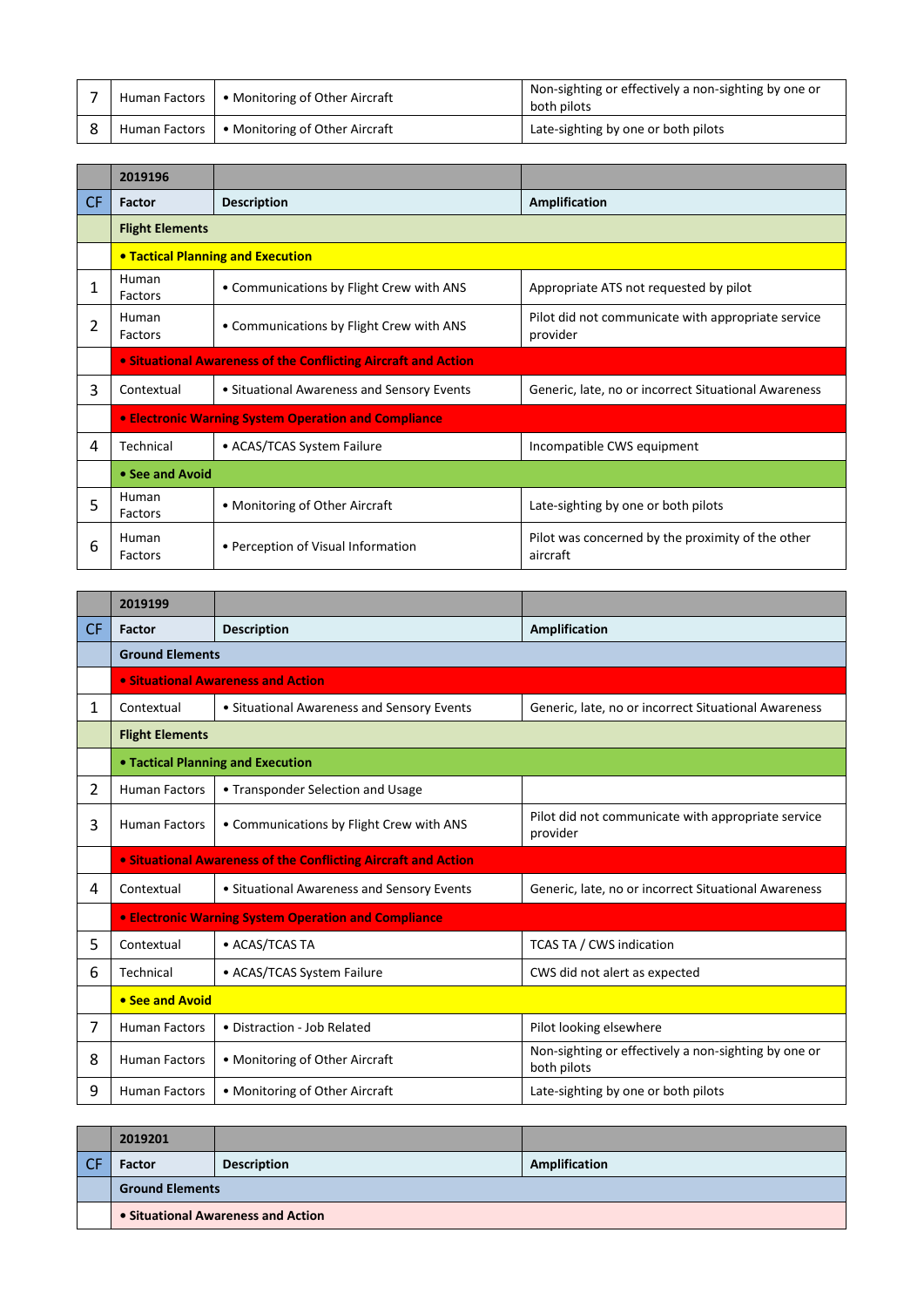| 1  | Contextual                               | • Situational Awareness and Sensory Events                     | Not required to monitor the aircraft under the agreed<br>service    |  |
|----|------------------------------------------|----------------------------------------------------------------|---------------------------------------------------------------------|--|
|    | <b>Flight Elements</b>                   |                                                                |                                                                     |  |
|    |                                          | • Regulations, Processes, Procedures and Compliance            |                                                                     |  |
| 2  | Organisational                           | • Flight Operations Documentation and<br>Publications          | Inadequate regulations or procedures                                |  |
|    | <b>• Tactical Planning and Execution</b> |                                                                |                                                                     |  |
| 3  |                                          | • Any other event                                              | Absence of safety pilot                                             |  |
|    |                                          | • Situational Awareness of the Conflicting Aircraft and Action |                                                                     |  |
| 4  | Contextual                               | • Situational Awareness and Sensory Events                     | Generic, late, no or incorrect Situational Awareness                |  |
|    |                                          | <b>• Electronic Warning System Operation and Compliance</b>    |                                                                     |  |
| 5. | Technical                                | • ACAS/TCAS System Failure                                     | CWS did not alert as expected                                       |  |
|    | • See and Avoid                          |                                                                |                                                                     |  |
| 6  | <b>Human Factors</b>                     | • Distraction - Job Related                                    | Pilot looking elsewhere                                             |  |
| 7  | <b>Human Factors</b>                     | • Monitoring of Other Aircraft                                 | Non-sighting or effectively a non-sighting by one or<br>both pilots |  |

|                | 2019208                                             |                                                                |                                                                     |  |  |
|----------------|-----------------------------------------------------|----------------------------------------------------------------|---------------------------------------------------------------------|--|--|
| CF.            | Factor                                              | <b>Description</b>                                             | Amplification                                                       |  |  |
|                | <b>Ground Elements</b>                              |                                                                |                                                                     |  |  |
|                |                                                     | • Situational Awareness and Action                             |                                                                     |  |  |
| 1              | Contextual                                          | • Situational Awareness and Sensory Events                     | Not required to monitor the aircraft under the agreed<br>service    |  |  |
|                | <b>Flight Elements</b>                              |                                                                |                                                                     |  |  |
|                | • Regulations, Processes, Procedures and Compliance |                                                                |                                                                     |  |  |
| $\overline{2}$ | Organisational                                      | • Flight Operations Documentation and<br>Publications          | Inadequate regulations or procedures                                |  |  |
|                | <b>. Tactical Planning and Execution</b>            |                                                                |                                                                     |  |  |
| 3              |                                                     | • Any other event                                              | <b>Absence of Safety Pilot</b>                                      |  |  |
|                |                                                     | • Situational Awareness of the Conflicting Aircraft and Action |                                                                     |  |  |
| 4              | Contextual                                          | • Situational Awareness and Sensory Events                     | Generic, late, no or incorrect Situational Awareness                |  |  |
|                |                                                     | • Electronic Warning System Operation and Compliance           |                                                                     |  |  |
| 5              | Contextual                                          | • ACAS/TCAS TA                                                 | TCAS TA / CWS indication                                            |  |  |
|                | • See and Avoid                                     |                                                                |                                                                     |  |  |
| 6              | <b>Human Factors</b>                                | • Monitoring of Other Aircraft                                 | Non-sighting or effectively a non-sighting by one or<br>both pilots |  |  |
| 7              | <b>Human Factors</b>                                | • Perception of Visual Information                             | Pilot perceived there was no conflict                               |  |  |
| 8              | <b>Human Factors</b>                                | • Perception of Visual Information                             | Pilot was concerned by the proximity of the other<br>aircraft       |  |  |

| 2019209                                             |                                       |                                          |  |
|-----------------------------------------------------|---------------------------------------|------------------------------------------|--|
| <b>Factor</b>                                       | <b>Description</b>                    | Amplification                            |  |
| <b>Flight Elements</b>                              |                                       |                                          |  |
| • Regulations, Processes, Procedures and Compliance |                                       |                                          |  |
| <b>Human Factors</b>                                | • Flight Crew ATM Procedure Deviation | Regulations/procedures not complied with |  |
| • Tactical Planning and Execution                   |                                       |                                          |  |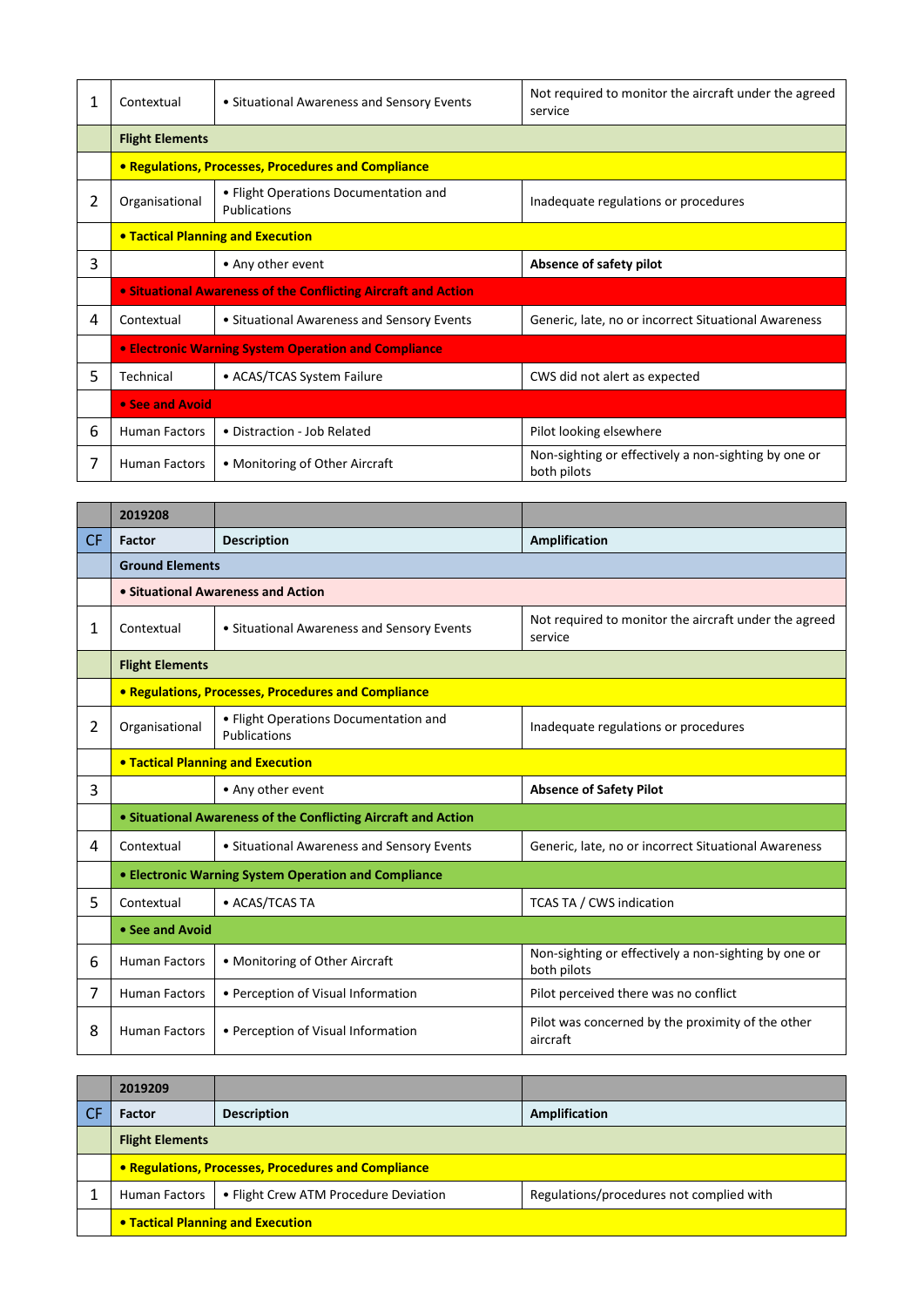|  | Human Factors   • Action Performed Incorrectly                 | Incorrect or ineffective execution |
|--|----------------------------------------------------------------|------------------------------------|
|  | Human Factors   • Flight Level/Altitude Deviation (Level Bust) |                                    |

|           | 2019210                                              |                                                                |                                                                     |
|-----------|------------------------------------------------------|----------------------------------------------------------------|---------------------------------------------------------------------|
| <b>CF</b> | <b>Factor</b>                                        | <b>Description</b>                                             | <b>Amplification</b>                                                |
|           | <b>Ground Elements</b>                               |                                                                |                                                                     |
|           |                                                      | • Regulations, Processes, Procedures and Compliance            |                                                                     |
| 1         | <b>Human Factors</b>                                 | • ATM Regulatory Deviation                                     | Regulations and/or procedures not complied with                     |
|           | <b>• Manning and Equipment</b>                       |                                                                |                                                                     |
| 2         | Technical                                            | • Aerodrome and ATM Equipment                                  | Non-Functional equipment                                            |
| 3         | <b>Human Factors</b>                                 | • Mentoring                                                    | Sub-Optimal                                                         |
|           |                                                      | <b>• Situational Awareness and Action</b>                      |                                                                     |
| 4         | Contextual                                           | • Situational Awareness and Sensory Events                     | Generic, late, no or incorrect Situational Awareness                |
| 5         | <b>Human Factors</b>                                 | • Conflict Detection - Not Detected                            |                                                                     |
| 6         | <b>Human Factors</b>                                 | • Traffic Management Information Provision                     | Not provided, inaccurate, inadequate, or late                       |
|           | <b>Flight Elements</b>                               |                                                                |                                                                     |
|           |                                                      | • Regulations, Processes, Procedures and Compliance            |                                                                     |
| 7         | <b>Human Factors</b>                                 | • Flight Crew ATM Procedure Deviation                          | Regulations/procedures not complied with                            |
|           |                                                      | <b>. Tactical Planning and Execution</b>                       |                                                                     |
| 8         | <b>Human Factors</b>                                 | • No Decision/Plan                                             | Inadequate planning                                                 |
| 9         | <b>Human Factors</b>                                 | • Accuracy of Communication                                    | Ineffective communication of intentions                             |
|           |                                                      | • Situational Awareness of the Conflicting Aircraft and Action |                                                                     |
| 10        | Contextual                                           | • Situational Awareness and Sensory Events                     | Generic, late, no or incorrect Situational Awareness                |
|           | • Electronic Warning System Operation and Compliance |                                                                |                                                                     |
| 11        | Contextual                                           | • ACAS/TCAS TA                                                 | TCAS TA / CWS indication                                            |
| 12        | Technical                                            | • ACAS/TCAS System Failure                                     | CWS did not alert as expected                                       |
|           | • See and Avoid                                      |                                                                |                                                                     |
| 13        | <b>Human Factors</b>                                 | • Monitoring of Other Aircraft                                 | Non-sighting or effectively a non-sighting by one or<br>both pilots |

|                | 2019215                |                                                                |                                                                     |  |
|----------------|------------------------|----------------------------------------------------------------|---------------------------------------------------------------------|--|
| <b>CF</b>      | <b>Factor</b>          | <b>Description</b>                                             | Amplification                                                       |  |
|                | <b>Ground Elements</b> |                                                                |                                                                     |  |
|                |                        | • Situational Awareness and Action                             |                                                                     |  |
|                | Contextual             | • Situational Awareness and Sensory Events                     | Not required to monitor the aircraft under the agreed<br>service    |  |
|                | <b>Flight Elements</b> |                                                                |                                                                     |  |
|                |                        | • Situational Awareness of the Conflicting Aircraft and Action |                                                                     |  |
| $\mathfrak{p}$ | Contextual             | • Situational Awareness and Sensory Events                     | Generic, late, no or incorrect Situational Awareness                |  |
|                |                        | • Electronic Warning System Operation and Compliance           |                                                                     |  |
| 3              | Technical              | • ACAS/TCAS System Failure                                     | Incompatible CWS equipment                                          |  |
|                | • See and Avoid        |                                                                |                                                                     |  |
| 4              | <b>Human Factors</b>   | • Monitoring of Other Aircraft                                 | Non-sighting or effectively a non-sighting by one or<br>both pilots |  |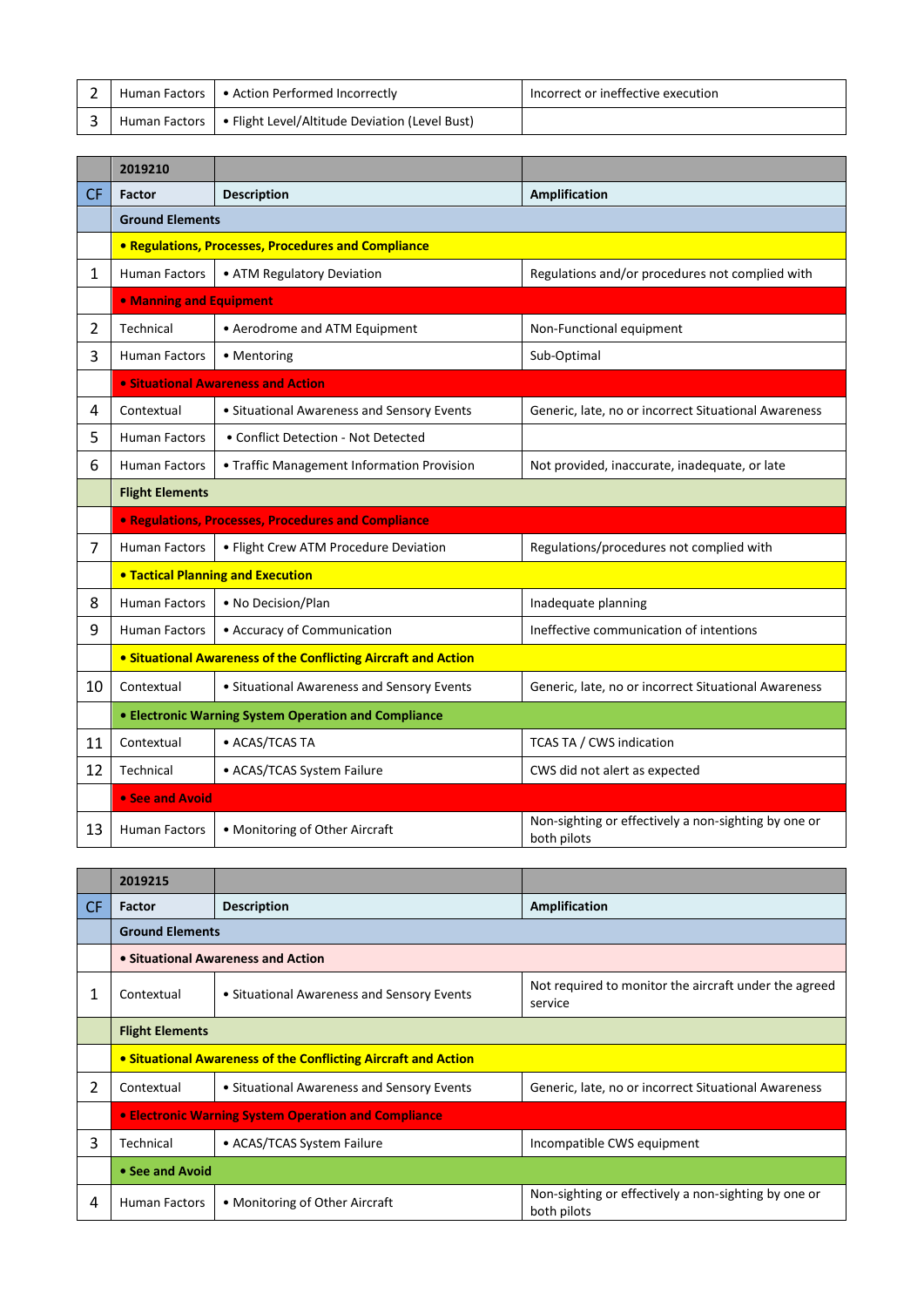|  |  | Human Factors   • Perception of Visual Information | Pilot was concerned by the proximity of the other<br>aircraft |
|--|--|----------------------------------------------------|---------------------------------------------------------------|
|--|--|----------------------------------------------------|---------------------------------------------------------------|

|           | 2019216                                  |                                                                |                                                                     |
|-----------|------------------------------------------|----------------------------------------------------------------|---------------------------------------------------------------------|
| <b>CF</b> | Factor                                   | <b>Description</b>                                             | Amplification                                                       |
|           | <b>Flight Elements</b>                   |                                                                |                                                                     |
|           |                                          | <b>• Regulations, Processes, Procedures and Compliance</b>     |                                                                     |
| 1         | <b>Human Factors</b>                     | • Flight Crew ATM Procedure Deviation                          | Regulations/procedures not complied with                            |
|           | <b>• Tactical Planning and Execution</b> |                                                                |                                                                     |
| 2         | <b>Human Factors</b>                     | • Transponder Selection and Usage                              |                                                                     |
|           |                                          | • Situational Awareness of the Conflicting Aircraft and Action |                                                                     |
| 3         | Contextual                               | • Situational Awareness and Sensory Events                     | Generic, late, no or incorrect Situational Awareness                |
|           | • See and Avoid                          |                                                                |                                                                     |
| 4         | <b>Human Factors</b>                     | • Distraction - Job Related                                    | Pilot looking elsewhere                                             |
| 5         | <b>Human Factors</b>                     | • Monitoring of Other Aircraft                                 | Non-sighting or effectively a non-sighting by one or<br>both pilots |

|     | 2019217                           |                                                                |                                                                     |
|-----|-----------------------------------|----------------------------------------------------------------|---------------------------------------------------------------------|
| CF. | Factor                            | <b>Description</b>                                             | <b>Amplification</b>                                                |
|     | <b>Ground Elements</b>            |                                                                |                                                                     |
|     |                                   | • Situational Awareness and Action                             |                                                                     |
| 1   | Contextual                        | • Situational Awareness and Sensory Events                     | Not required to monitor the aircraft under the agreed<br>service    |
|     | <b>Flight Elements</b>            |                                                                |                                                                     |
|     | • Tactical Planning and Execution |                                                                |                                                                     |
| 2   | <b>Human Factors</b>              | • Communications by Flight Crew with ANS                       | Appropriate ATS not requested by pilot                              |
|     |                                   | • Situational Awareness of the Conflicting Aircraft and Action |                                                                     |
| 3   | Contextual                        | • Situational Awareness and Sensory Events                     | Generic, late, no or incorrect Situational Awareness                |
|     |                                   | <b>• Electronic Warning System Operation and Compliance</b>    |                                                                     |
| 4   | Technical                         | • ACAS/TCAS System Failure                                     | CWS did not alert as expected                                       |
|     | • See and Avoid                   |                                                                |                                                                     |
| 5   | Contextual                        | • Poor Visibility Encounter                                    | One or both aircraft were obscured from the other                   |
| 6   | <b>Human Factors</b>              | • Monitoring of Other Aircraft                                 | Non-sighting or effectively a non-sighting by one or<br>both pilots |

|           | 2019218                                             |                                            |                                                     |
|-----------|-----------------------------------------------------|--------------------------------------------|-----------------------------------------------------|
| <b>CF</b> | Factor                                              | <b>Description</b>                         | Amplification                                       |
|           | <b>Ground Elements</b>                              |                                            |                                                     |
|           | • Regulations, Processes, Procedures and Compliance |                                            |                                                     |
| 1         | <b>Human Factors</b>                                | • ATM Regulatory Deviation                 | Regulations and/or procedures not complied with     |
|           | • Situational Awareness and Action                  |                                            |                                                     |
| 2         | <b>Human Factors</b>                                | • Conflict Detection - Not Detected        |                                                     |
| 3         | Human Factors                                       | • Inappropriate Clearance                  | Controller instructions contributed to the conflict |
| 4         | <b>Human Factors</b>                                | • Traffic Management Information Provision | Not provided, inaccurate, inadequate, or late       |
| 5         | <b>Human Factors</b>                                | • Distraction - Job Related                |                                                     |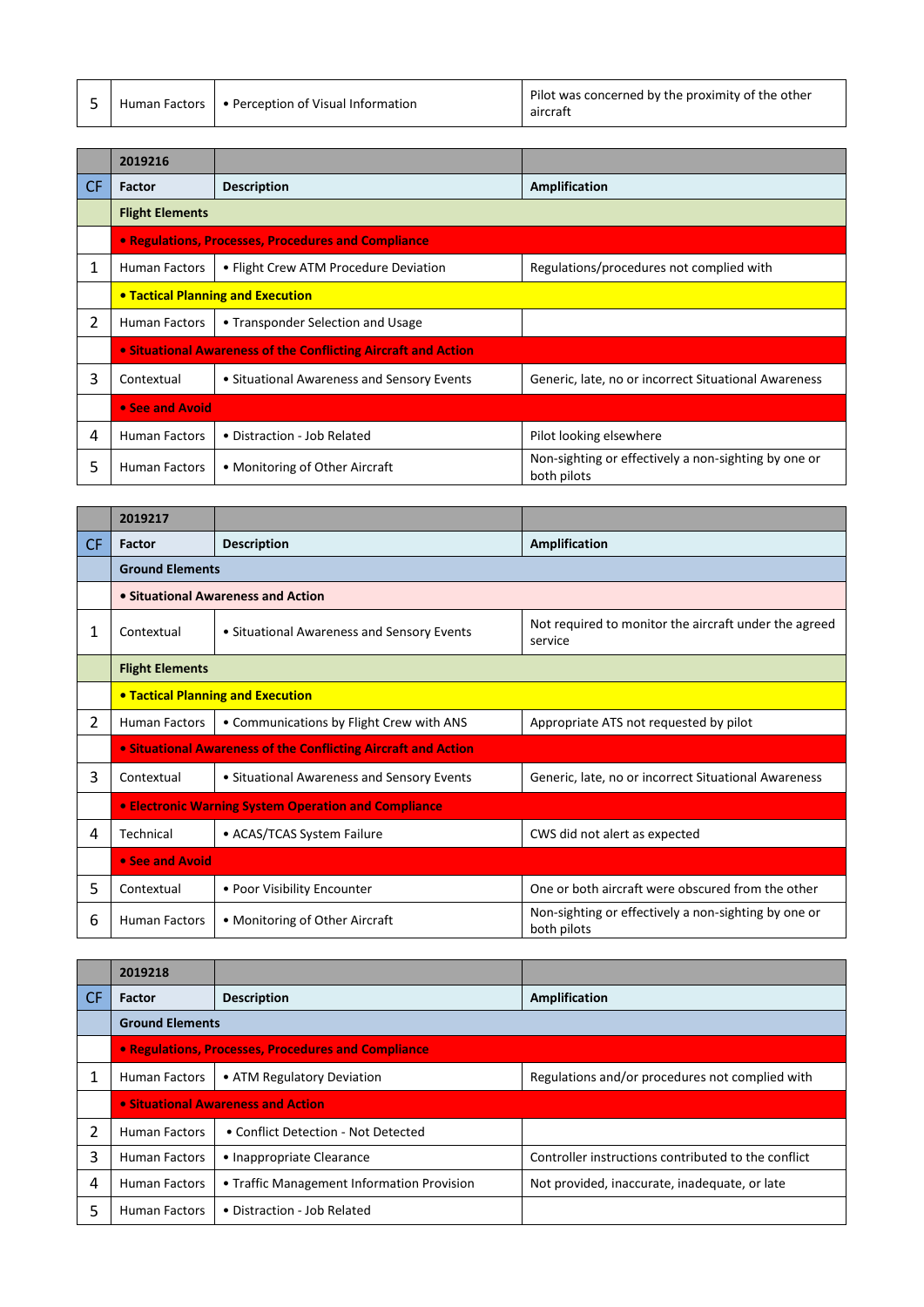|   | <b>Flight Elements</b>                                         |                                            |                                                                     |
|---|----------------------------------------------------------------|--------------------------------------------|---------------------------------------------------------------------|
|   | • Situational Awareness of the Conflicting Aircraft and Action |                                            |                                                                     |
| b | Contextual                                                     | • Situational Awareness and Sensory Events | Generic, late, no or incorrect Situational Awareness                |
|   | • See and Avoid                                                |                                            |                                                                     |
|   | <b>Human Factors</b>                                           | • Monitoring of Other Aircraft             | Non-sighting or effectively a non-sighting by one or<br>both pilots |
| 8 | Human Factors                                                  | • Monitoring of Other Aircraft             | Late-sighting by one or both pilots                                 |

|           | 2019220                |                                                      |                                                                     |
|-----------|------------------------|------------------------------------------------------|---------------------------------------------------------------------|
| <b>CF</b> | Factor                 | <b>Description</b>                                   | Amplification                                                       |
|           | <b>Flight Elements</b> |                                                      |                                                                     |
|           |                        | • Regulations, Processes, Procedures and Compliance  |                                                                     |
| 1         | <b>Human Factors</b>   | • Flight Crew ATM Procedure Deviation                | Regulations/procedures not complied with                            |
|           |                        | • Tactical Planning and Execution                    |                                                                     |
| 2         | <b>Human Factors</b>   | • No Decision/Plan                                   | Inadequate planning                                                 |
| 3         | <b>Human Factors</b>   | • Aircraft Navigation                                | Did not avoid/conform with the pattern of traffic<br>already formed |
| 4         | <b>Human Factors</b>   | • Communications by Flight Crew with ANS             | Pilot did not communicate with appropriate service<br>provider      |
|           |                        | • Electronic Warning System Operation and Compliance |                                                                     |
| 5         | Technical              | • ACAS/TCAS System Failure                           | CWS did not alert as expected                                       |
|           | • See and Avoid        |                                                      |                                                                     |
| 6         | <b>Human Factors</b>   | • Monitoring of Other Aircraft                       | Non-sighting or effectively a non-sighting by one or<br>both pilots |

|           | 2019221                                                        |                                                     |                                                                  |  |
|-----------|----------------------------------------------------------------|-----------------------------------------------------|------------------------------------------------------------------|--|
| <b>CF</b> | Factor                                                         | <b>Description</b>                                  | Amplification                                                    |  |
|           | <b>Ground Elements</b>                                         |                                                     |                                                                  |  |
|           |                                                                | • Regulations, Processes, Procedures and Compliance |                                                                  |  |
| 1         | Organisational                                                 | • Organisational Documentation and Publications     | Inadequate regulations or procedures                             |  |
|           |                                                                | • Situational Awareness and Action                  |                                                                  |  |
| 2         | Contextual                                                     | • Situational Awareness and Sensory Events          | Not required to monitor the aircraft under the agreed<br>service |  |
|           | <b>Flight Elements</b>                                         |                                                     |                                                                  |  |
|           |                                                                | • Regulations, Processes, Procedures and Compliance |                                                                  |  |
| 3         | <b>Human Factors</b>                                           | • Flight Crew ATM Procedure Deviation               | Regulations/procedures not complied with                         |  |
|           |                                                                | <b>• Tactical Planning and Execution</b>            |                                                                  |  |
| 4         | Organisational                                                 | • Flight Planning Information Sources               | Inadequate planning material                                     |  |
| 5         | <b>Human Factors</b>                                           | • Action Performed Incorrectly                      | Incorrect or ineffective execution                               |  |
| 6         | <b>Human Factors</b>                                           | • Accuracy of Communication                         | Ineffective communication of intentions                          |  |
|           | • Situational Awareness of the Conflicting Aircraft and Action |                                                     |                                                                  |  |
| 7         | Contextual                                                     | • Situational Awareness and Sensory Events          | Generic, late, no or incorrect Situational Awareness             |  |
|           | • See and Avoid                                                |                                                     |                                                                  |  |
| 8         | <b>Human Factors</b>                                           | • Perception of Visual Information                  | Pilot was concerned by the proximity of the other<br>aircraft    |  |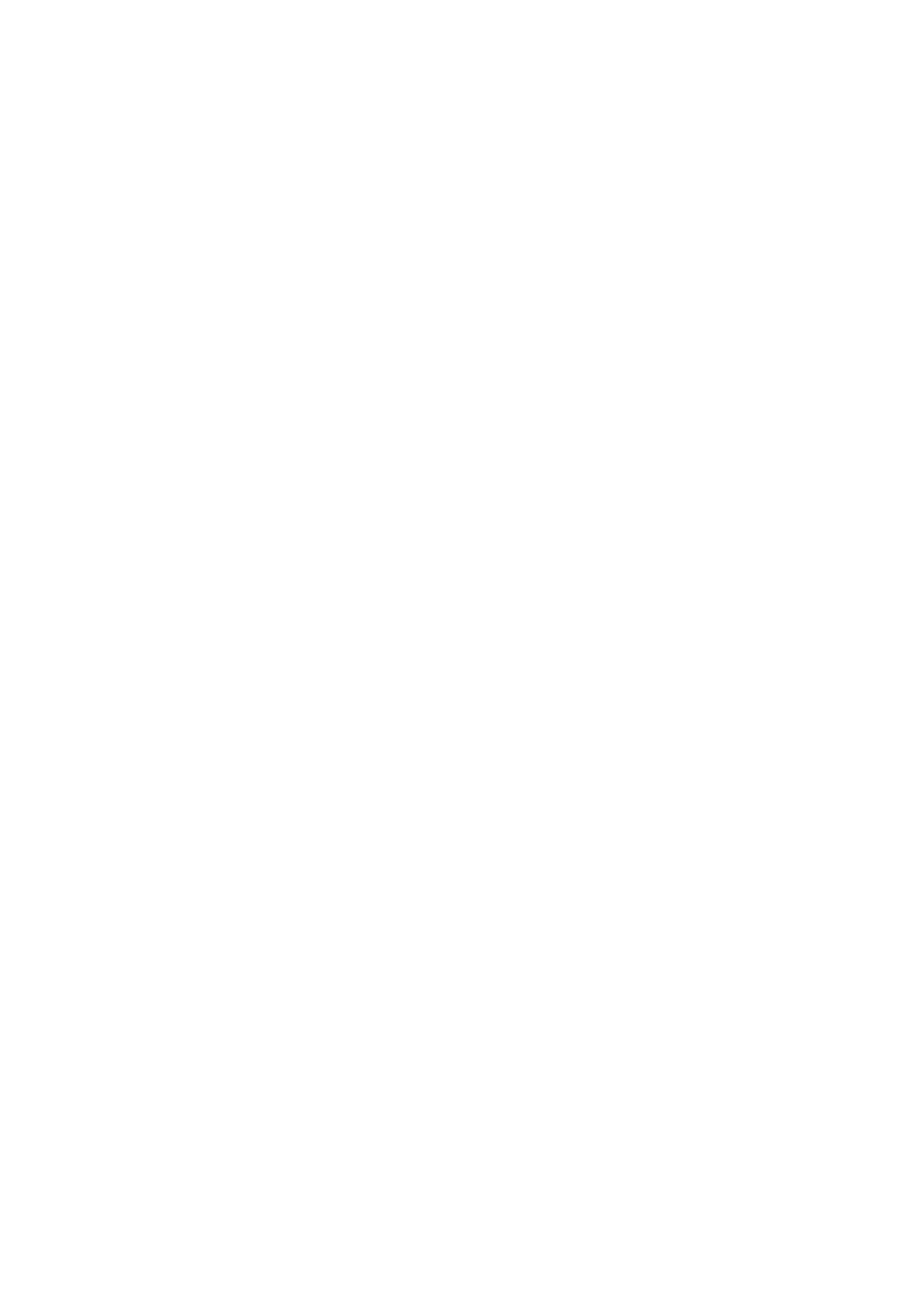|           | 2019224                                                        |                                                             |                                                                     |  |
|-----------|----------------------------------------------------------------|-------------------------------------------------------------|---------------------------------------------------------------------|--|
| <b>CF</b> | <b>Factor</b>                                                  | <b>Description</b>                                          | Amplification                                                       |  |
|           | <b>Flight Elements</b>                                         |                                                             |                                                                     |  |
|           |                                                                | • Tactical Planning and Execution                           |                                                                     |  |
|           | Human Factors                                                  | • Communications by Flight Crew with ANS                    | Apt ATS not requested by pilot                                      |  |
|           | • Situational Awareness of the Conflicting Aircraft and Action |                                                             |                                                                     |  |
| 2         | Contextual                                                     | • Situational Awareness and Sensory Events                  | Generic, late, no or incorrect Situational Awareness                |  |
|           |                                                                | <b>• Electronic Warning System Operation and Compliance</b> |                                                                     |  |
| 3         | Technical                                                      | • ACAS/TCAS System Failure                                  | Incompatible CWS equipment                                          |  |
|           | • See and Avoid                                                |                                                             |                                                                     |  |
| 4         | <b>Human Factors</b>                                           | • Monitoring of Other Aircraft                              | Non-sighting or effectively a non-sighting by one or<br>both pilots |  |

|           | 2019225                                                        |                                       |                                                                     |
|-----------|----------------------------------------------------------------|---------------------------------------|---------------------------------------------------------------------|
| <b>CF</b> | Factor                                                         | <b>Description</b>                    | Amplification                                                       |
|           | <b>Flight Elements</b>                                         |                                       |                                                                     |
|           | • Regulations, Processes, Procedures and Compliance            |                                       |                                                                     |
| 1         | <b>Human Factors</b>                                           | • Flight Crew ATM Procedure Deviation | Regulations/procedures not complied with                            |
|           | • Situational Awareness of the Conflicting Aircraft and Action |                                       |                                                                     |
| 2         | <b>Human Factors</b>                                           | • Lack of Action                      | Pilot flew into conflict despite Situational Awareness              |
|           | • See and Avoid                                                |                                       |                                                                     |
| 3         | <b>Human Factors</b>                                           | • Monitoring of Other Aircraft        | Non-sighting or effectively a non-sighting by one or<br>both pilots |
| 4         | Human Factors                                                  | • Lack of Action                      | Pilot flew into conflict                                            |

|    | 2019226                                                               |                                                            |                                                                  |  |
|----|-----------------------------------------------------------------------|------------------------------------------------------------|------------------------------------------------------------------|--|
| CF | Factor                                                                | <b>Description</b>                                         | Amplification                                                    |  |
|    | <b>Ground Elements</b>                                                |                                                            |                                                                  |  |
|    |                                                                       | <b>• Regulations, Processes, Procedures and Compliance</b> |                                                                  |  |
| 1  | <b>Human Factors</b>                                                  | • ATM Regulatory Deviation                                 | Regulations and/or procedures not complied with                  |  |
|    | • Situational Awareness and Action                                    |                                                            |                                                                  |  |
| 2  | Contextual                                                            | • Situational Awareness and Sensory Events                 | Not required to monitor the aircraft under the agreed<br>service |  |
|    | • Electronic Warning System Operation and Compliance                  |                                                            |                                                                  |  |
| 3  |                                                                       | • Any other event                                          | <b>STCA filtering</b>                                            |  |
|    | <b>Flight Elements</b>                                                |                                                            |                                                                  |  |
|    | <b>• Situational Awareness of the Conflicting Aircraft and Action</b> |                                                            |                                                                  |  |
| 4  | Contextual                                                            | • Situational Awareness and Sensory Events                 | Generic, late, no or incorrect Situational Awareness             |  |
|    | • See and Avoid                                                       |                                                            |                                                                  |  |
| 5. | <b>Human Factors</b>                                                  | • Monitoring of Other Aircraft                             | Late-sighting by one or both pilots                              |  |
| 6  | <b>Human Factors</b>                                                  | • Perception of Visual Information                         | Pilot was concerned by the proximity of the other<br>aircraft    |  |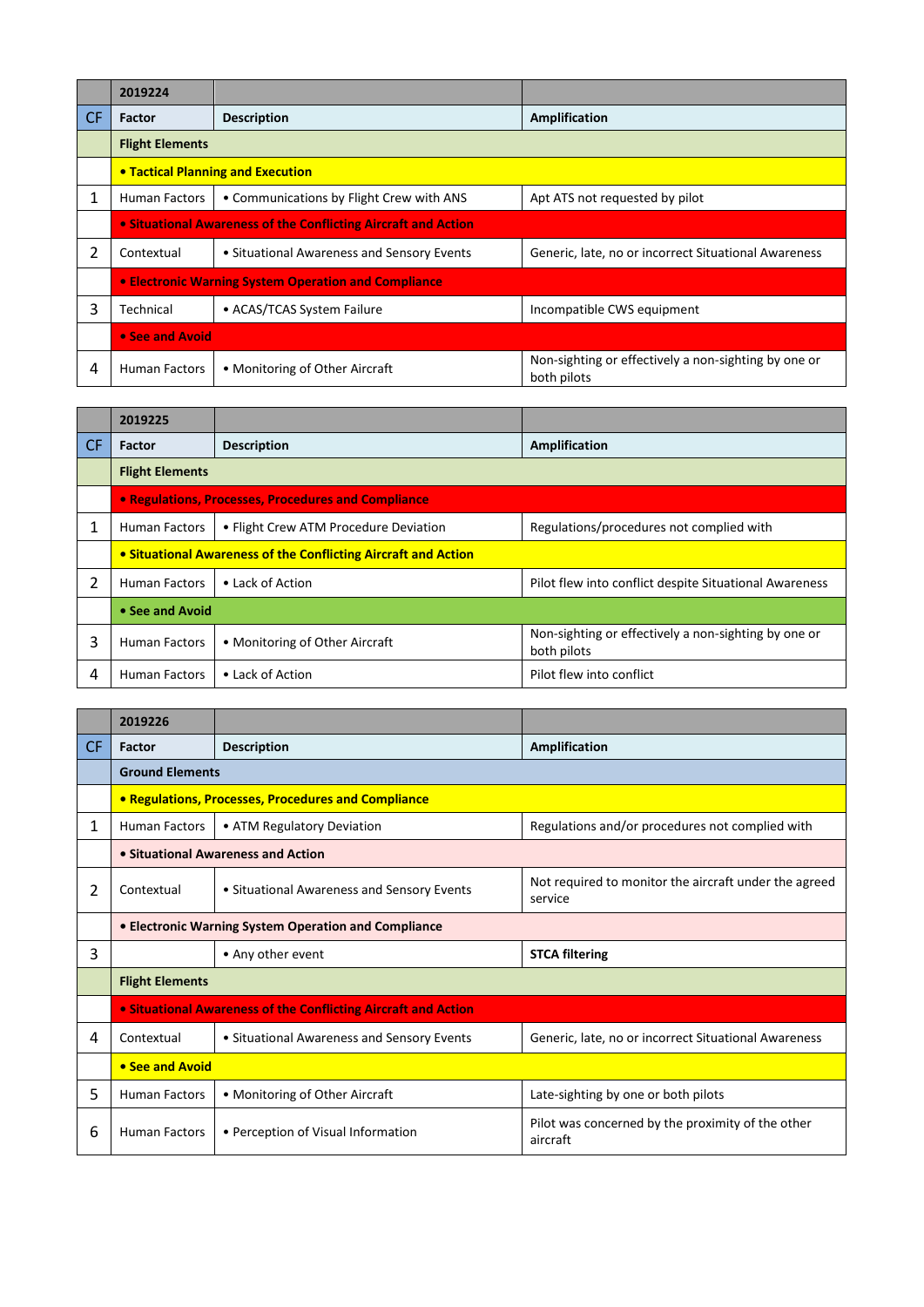|           | 2019227                                                        |                                            |                                                      |
|-----------|----------------------------------------------------------------|--------------------------------------------|------------------------------------------------------|
| <b>CF</b> | <b>Factor</b>                                                  | <b>Description</b>                         | Amplification                                        |
|           | <b>Ground Elements</b>                                         |                                            |                                                      |
|           | • Situational Awareness and Action                             |                                            |                                                      |
|           | Contextual                                                     | • Situational Awareness and Sensory Events | Generic, late, no or incorrect Situational Awareness |
| 2         | <b>Human Factors</b>                                           | • Conflict Detection - Not Detected        |                                                      |
|           | <b>Flight Elements</b>                                         |                                            |                                                      |
|           | • Situational Awareness of the Conflicting Aircraft and Action |                                            |                                                      |
| 3         | Contextual                                                     | • Situational Awareness and Sensory Events | Generic, late, no or incorrect Situational Awareness |
|           | • See and Avoid                                                |                                            |                                                      |
| 4         | <b>Human Factors</b>                                           | • Monitoring of Other Aircraft             | Sighting report                                      |

|     | 2019228                                                               |                                            |                                                                     |
|-----|-----------------------------------------------------------------------|--------------------------------------------|---------------------------------------------------------------------|
| CF. | Factor                                                                | <b>Description</b>                         | Amplification                                                       |
|     | <b>Ground Elements</b>                                                |                                            |                                                                     |
|     | • Situational Awareness and Action                                    |                                            |                                                                     |
| 1   | Contextual                                                            | • Situational Awareness and Sensory Events | Not required to monitor the aircraft under the agreed<br>service    |
|     | <b>Flight Elements</b>                                                |                                            |                                                                     |
|     | <b>. Tactical Planning and Execution</b>                              |                                            |                                                                     |
| 2   | <b>Human Factors</b>                                                  | • Communications by Flight Crew with ANS   | Apt ATS not requested by pilot                                      |
|     | <b>• Situational Awareness of the Conflicting Aircraft and Action</b> |                                            |                                                                     |
| 3   | Contextual                                                            | • Situational Awareness and Sensory Events | Generic, late, no or incorrect Situational Awareness                |
|     | • See and Avoid                                                       |                                            |                                                                     |
| 4   | <b>Human Factors</b>                                                  | • Distraction - Job Related                | Pilot looking elsewhere                                             |
| 5   | <b>Human Factors</b>                                                  | • Monitoring of Other Aircraft             | Non-sighting or effectively a non-sighting by one or<br>both pilots |

|                | 2019229                                                        |                                            |                                                                                  |  |  |
|----------------|----------------------------------------------------------------|--------------------------------------------|----------------------------------------------------------------------------------|--|--|
| <b>CF</b>      | Factor                                                         | <b>Description</b>                         | <b>Amplification</b>                                                             |  |  |
|                |                                                                | <b>Ground Elements</b>                     |                                                                                  |  |  |
|                |                                                                | • Situational Awareness and Action         |                                                                                  |  |  |
|                | Contextual                                                     | • Situational Awareness and Sensory Events | Not required to monitor the aircraft under the agreed<br>service                 |  |  |
|                | <b>Flight Elements</b>                                         |                                            |                                                                                  |  |  |
|                | • Regulations, Processes, Procedures and Compliance            |                                            |                                                                                  |  |  |
| $\overline{2}$ | <b>Human Factors</b>                                           | • Flight Crew ATM Procedure Deviation      | Regulations/procedures not complied with                                         |  |  |
|                | • Situational Awareness of the Conflicting Aircraft and Action |                                            |                                                                                  |  |  |
| 3              | <b>Human Factors</b>                                           | • Understanding/Comprehension              | Pilot did not assimilate conflict information                                    |  |  |
| 4              | <b>Human Factors</b>                                           | • Lack of Action                           | Pilot flew close enough to cause concern despite<br><b>Situational Awareness</b> |  |  |
|                | • See and Avoid                                                |                                            |                                                                                  |  |  |
| 5              | <b>Human Factors</b>                                           | • Monitoring of Other Aircraft             | Non-sighting or effectively a non-sighting by one or<br>both pilots              |  |  |
| 6              | <b>Human Factors</b>                                           | • Perception of Visual Information         | Pilot was concerned by the proximity of the other<br>aircraft                    |  |  |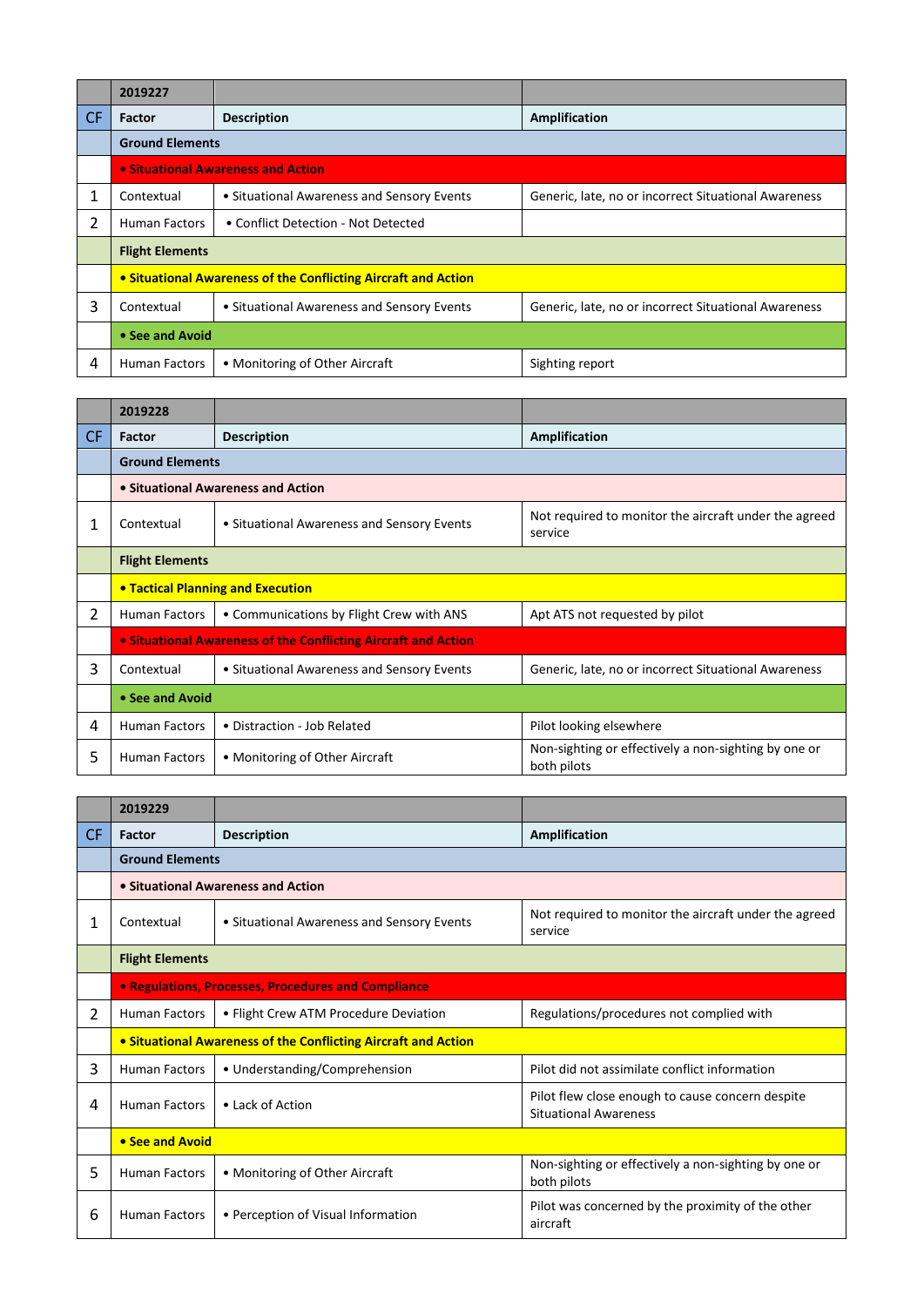|                | 2019230                                                               |                                            |                                                                     |  |
|----------------|-----------------------------------------------------------------------|--------------------------------------------|---------------------------------------------------------------------|--|
| <b>CF</b>      | Factor                                                                | <b>Description</b>                         | <b>Amplification</b>                                                |  |
|                | <b>Ground Elements</b>                                                |                                            |                                                                     |  |
|                |                                                                       | • Situational Awareness and Action         |                                                                     |  |
| 1              | Contextual                                                            | • Situational Awareness and Sensory Events | Not required to monitor the aircraft under the agreed<br>service    |  |
|                | <b>Flight Elements</b>                                                |                                            |                                                                     |  |
|                | <b>• Regulations, Processes, Procedures and Compliance</b>            |                                            |                                                                     |  |
| $\overline{2}$ | <b>Human Factors</b>                                                  | • Flight Crew ATM Procedure Deviation      | Regulations/procedures not complied with                            |  |
|                |                                                                       | <b>• Tactical Planning and Execution</b>   |                                                                     |  |
| 3              | <b>Human Factors</b>                                                  | • No Decision/Plan                         | Inadequate planning                                                 |  |
| 4              | <b>Human Factors</b>                                                  | • Transponder Selection and Usage          |                                                                     |  |
| 5              | <b>Human Factors</b>                                                  | • Aircraft Navigation                      | Did not avoid/conform with the pattern of traffic<br>already formed |  |
| 6              | <b>Human Factors</b>                                                  | • Accuracy of Communication                | Ineffective communication of intentions                             |  |
| 7              | <b>Human Factors</b>                                                  | • Communications by Flight Crew with ANS   | Pilot did not communicate with appropriate service<br>provider      |  |
|                | <b>• Situational Awareness of the Conflicting Aircraft and Action</b> |                                            |                                                                     |  |
| 8              | Contextual                                                            | • Situational Awareness and Sensory Events | Generic, late, no or incorrect Situational Awareness                |  |
|                | • See and Avoid                                                       |                                            |                                                                     |  |
| 9              | <b>Human Factors</b>                                                  | • Monitoring of Other Aircraft             | Non-sighting or effectively a non-sighting by one or<br>both pilots |  |
| 10             | <b>Human Factors</b>                                                  | • Monitoring of Other Aircraft             | Late-sighting by one or both pilots                                 |  |

|           | 2019236                                                        |                                                     |                                                                     |  |
|-----------|----------------------------------------------------------------|-----------------------------------------------------|---------------------------------------------------------------------|--|
| <b>CF</b> | Factor                                                         | <b>Description</b>                                  | <b>Amplification</b>                                                |  |
|           | <b>Flight Elements</b>                                         |                                                     |                                                                     |  |
|           |                                                                | · Regulations, Processes, Procedures and Compliance |                                                                     |  |
| 1         | <b>Human Factors</b>                                           | • Flight Crew ATM Procedure Deviation               | Regulations/procedures not complied with                            |  |
|           | <b>• Tactical Planning and Execution</b>                       |                                                     |                                                                     |  |
| 2         | <b>Human Factors</b>                                           | • No Decision/Plan                                  | Inadequate planning                                                 |  |
| 3         | <b>Human Factors</b>                                           | • Aircraft Navigation                               | Flew through promulgated and active airspace or<br>sporting site    |  |
| 4         | <b>Human Factors</b>                                           | • Communications by Flight Crew with ANS            | Pilot did not communicate with appropriate service<br>provider      |  |
|           | • Situational Awareness of the Conflicting Aircraft and Action |                                                     |                                                                     |  |
| 5.        | Contextual                                                     | • Situational Awareness and Sensory Events          | Generic, late, no or incorrect Situational Awareness                |  |
|           | <b>• Electronic Warning System Operation and Compliance</b>    |                                                     |                                                                     |  |
| 6         | Technical                                                      | • ACAS/TCAS System Failure                          | Incompatible CWS equipment                                          |  |
|           | • See and Avoid                                                |                                                     |                                                                     |  |
| 7         | Contextual                                                     | • Poor Visibility Encounter                         | One or both aircraft were obscured from the other                   |  |
| 8         | <b>Human Factors</b>                                           | • Monitoring of Other Aircraft                      | Non-sighting or effectively a non-sighting by one or<br>both pilots |  |